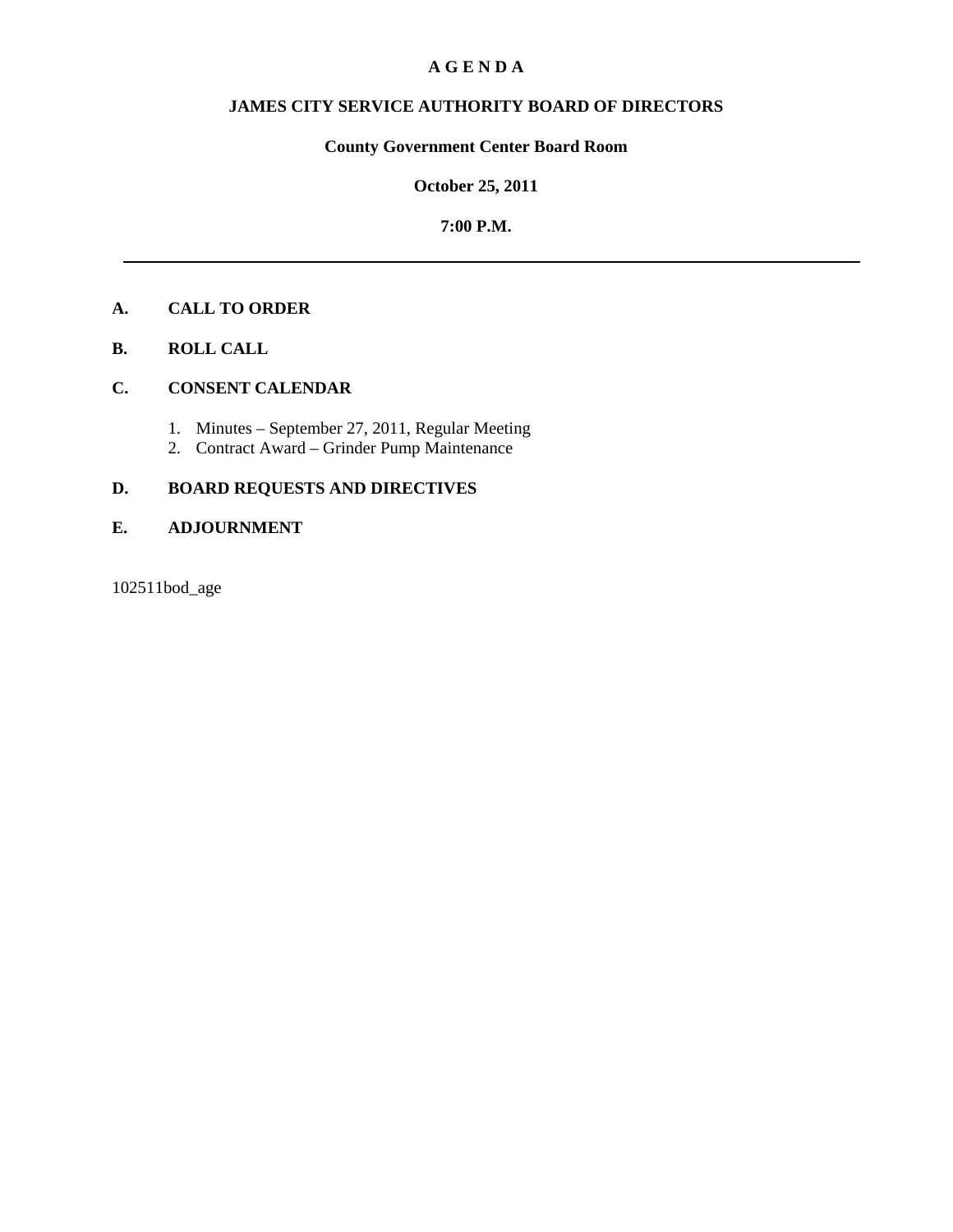# AT A REGULAR MEETING OF THE BOARD OF DIRECTORS OF THE JAMES CITY SERVICE AUTHORITY,JAMES CITY COUNTY, VIRGINIA,HELD ON THE 27TH DAY OF SEPTEMBER 2011, AT 9:27 P.M. IN THE COUNTY GOVERNMENT CENTER BOARD ROOM, 101 MOUNTS BAY ROAD, JAMES CITY COUNTY, VIRGINIA.

## A. CALL TO ORDER

## **B.** ROLL CALL

James G. Kennedy, Chairman James O. Icenhour, Jr., Vice Chairman Mary K. Jones Bruce C. Goodson John J. McGlennon

Robert C. Middaugh, Secretary Leo P. Rogers, County Attorney Larry M. Foster, General Manager

## C. CONSENT CALENDAR

- 1. Minutes August 9, 2011, Regular Meeting
- 2. Contract Award Five Forks Water Treatment Facility Reverse Osmosis Feed Pump and Motor \$105.548

## RESOLUTION

## CONTRACT AWARD - FIVE FORKS WATER TREATMENT FACILITY

### REVERSE OSMOSIS FEED PUMP AND MOTOR - \$105,548

- WHEREAS. Afton Pumps were part of the original engineering design of the Five Forks Water Treatment Facility (FFWTF) and have performed consistently since the facility opened in 2005; and
- WHEREAS, the reverse osmosis feed pump and motor have a long delivery lead time and an on-site spare will allow timely replacement and uninterrupted plant operation; and
- WHEREAS, James City Service Authority (JCSA) Engineering staff, in consultation with the Purchasing Office, determined that Afton Pumps, Inc. is the only source practicably available to provide this equipment for the FFWTF; and
- WHEREAS, Afton Pumps, Inc. submitted a proposal to provide a feed pump and motor at a proposed cost of \$105,548, the proposed rates have been determined to be reasonable, and adequate funds are available in the Capital Improvements Program budget.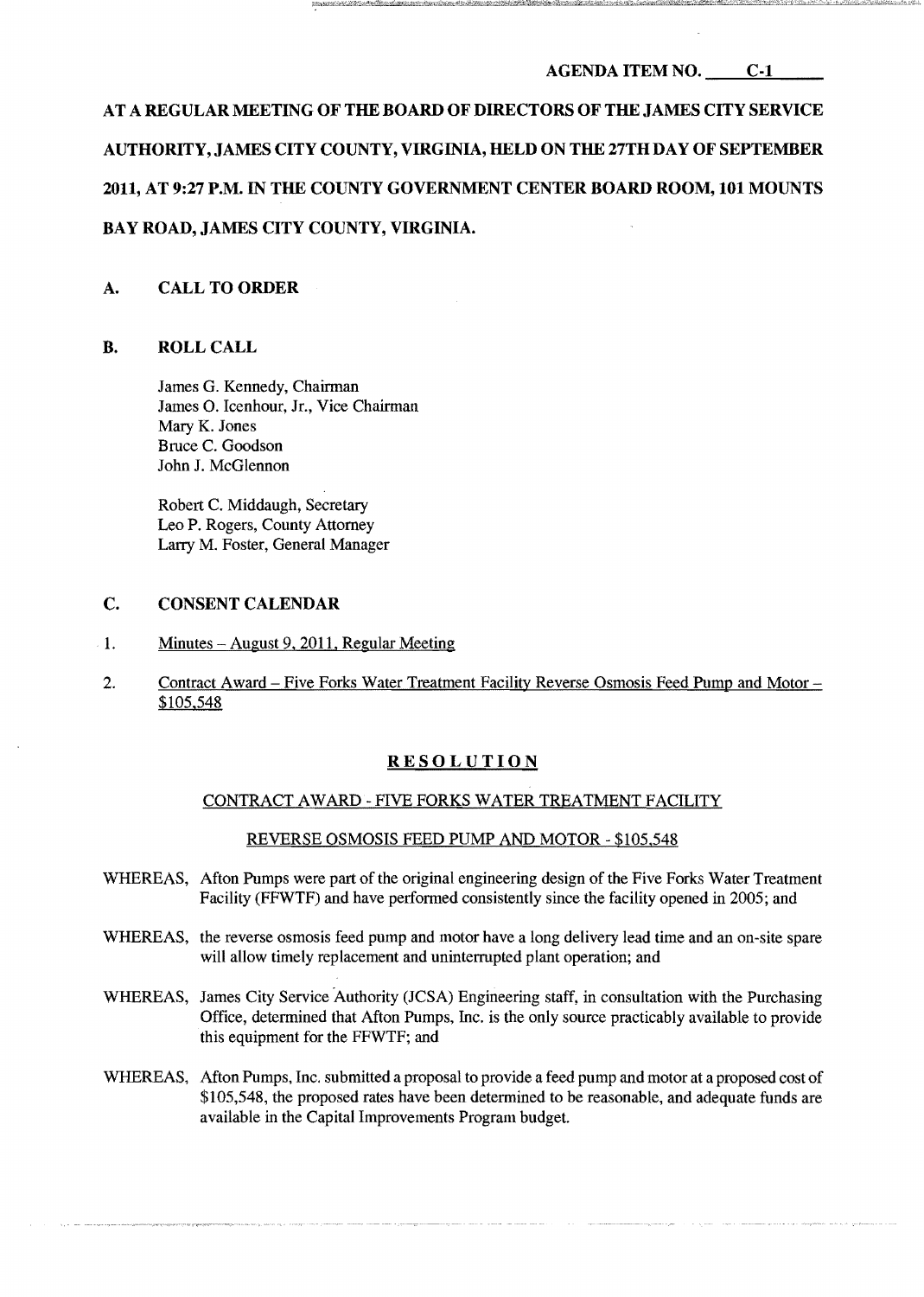NOW, THEREFORE, BE IT RESOLVED that the Board of Directors of the James City Service Authority, James City County, Virginia, hereby authorizes the contract award in the amount of\$105,548 to Afton Pumps, Inc. for the feed pump and motor.

3. Appointment of Treasurer to the James City Service Authority - Ms. Stephanie Luton

!

, į,

, , ,

## **RESOLUTION**

## APPOINTMENT OF TREASURER TO THE JAMES CITY SERVICE AUTHORITY ,

## MS.! STEPHANIE LUTON

- WHEREAS, Mr. Robert H. Smith, Assistant General Manager, retired, effective August 31, 2011, and therefore has relinquished his duties as Treasurer to the Board of Directors of the James City Service Authority; and
- WHEREAS, Ms. Stephanie Luton has been selected to fill Mr. Smith's position as Assistant General Manager.
- NOW, THEREFORE, BE IT RESOLVED that the Board of Directors of the James City Service Authority, James City County, Virginia, hereby appoints Ms. Stephanie Luton as Treasurer of the Service Authority of James City County, Virginia, effective September 27, 2011. I

Mr. McGlennon made a motion to approve the Consent Calendar.

,

I

I ,

On a roll call vote, the vote was: A YjE: Goodson, McGlennon, Icenhour, Jones, Kennedy (5). NAY:  $(0).$ 

Mr. Larry Foster, General Manager, introduced Ms. Stephanie Luton, the new Assistant General Manager of James City Service Authority (JCSA). Mr. Foster made a comment on the retirement of Mr. Bob Smith after 23 years of service with the Service Authority. Mr. Smith retired from the JCSA in August 2011.

#### **D. BOARD CONSIDERATION**

## 1. Budget Amendment - FY 2012 Capital Improvements Program

Mr. Foster requested that the Board approve a budget amendment to include two new waterline replacement projects. The projects are located on Jamestown Road and Indigo Dam Road. Both need critical repairs due to waterline failures. The projects are expected to begin construction in late spring to early summer. Mr. Foster requested funds from the water supply proffers account and estimated costs for the projects are \$840,000. .

Mr. Kennedy asked staff about some of the causes of water pipe breakage in the County. He also asked staff about repairs needed due to the age of the equipment.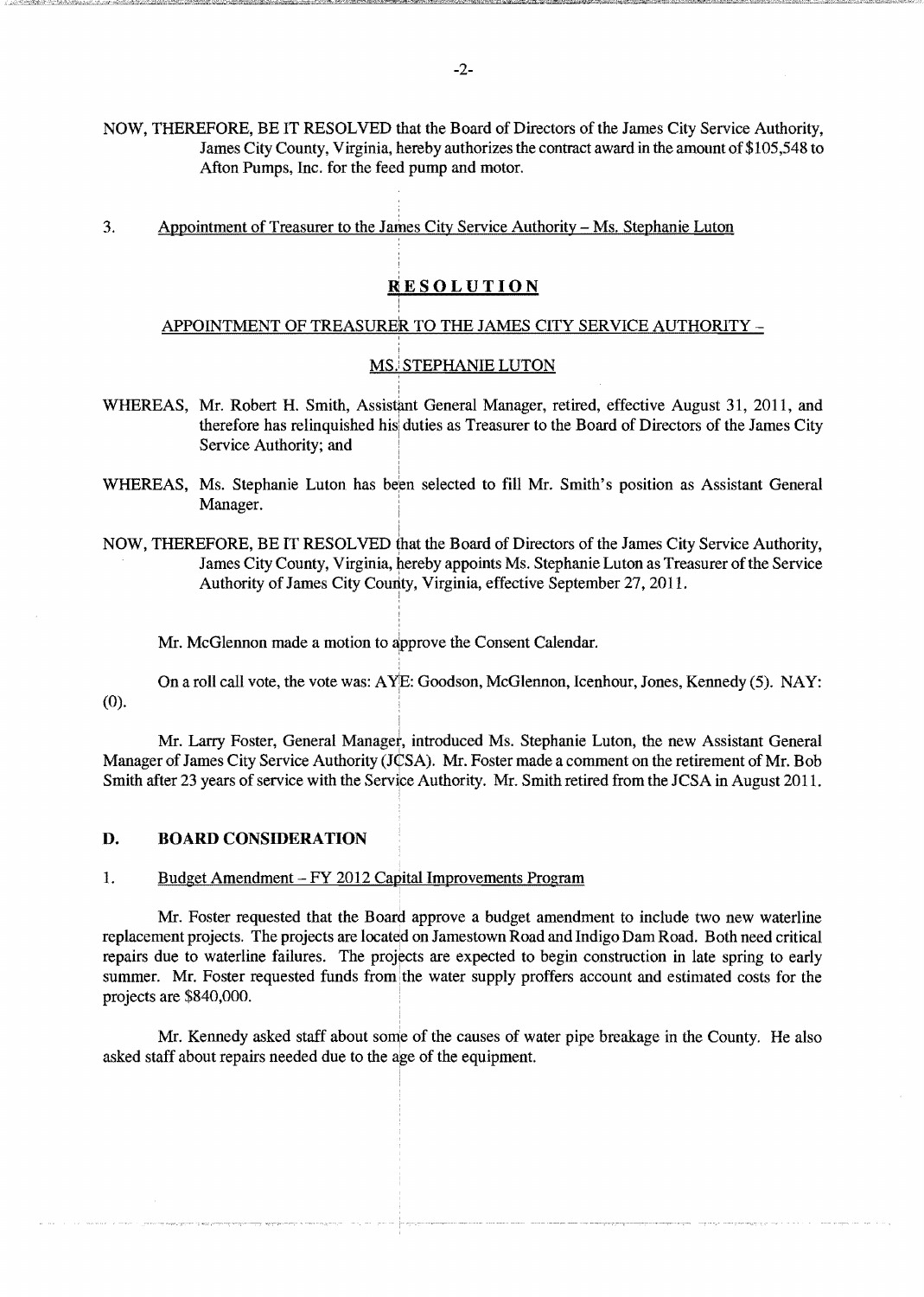Mr. Foster commented about service line connection breakages and further mentioned several factors which contribute to these waterline breaks. However, these two waterlines have had several failures in the last few years. He explained about both locations being loop lines which can cause a lot of water to flow through when they fail.

Mr. McGlennon made a motion to approve the resolution.

On a roll call vote, the vote was: AYE: Goodson, McGlennon, Icenhour, Jones, Kennedy (5). NAY: (0).

Mr. Foster commented on the Water Supply Plan and thanked Mr. Kelly Place and Dr. Donald Phillips for their efforts on the Water Supply Plan. He discussed the project plan process through the Planning District Commission. He further commented about elected officials, staff, and support of the local governments who are involved in the project process of the Planning District Commission (PDC).

Mr. McGlennon commented that the County has a very different situation than the other regional concerns about water supply. He thanked Mr. Foster for the Water Conservation Rebate Programs Report being offered in the County.

## **RESOLUTION**

## BUDGET AMENDMENT - FY 2012 CAPITAL IMPROVEMENTS PROGRAM

WHEREAS, the Board of Directors of the James City Service Authority desires to fund two waterline replacement projects: the Jamestown Road Project and the Indigo Dam Road Project.

NOW, THEREFORE, BE IT RESOLVED that the Board of Directors of the James City Service Authority, James City County, Virginia, hereby adopts the funding appropriation as shown below:

#### CAPITAL IMPROVEMENTS PROGRAM

Revenue:

| <b>Water Supply Proffers</b>                                                  |       | \$840,000            |
|-------------------------------------------------------------------------------|-------|----------------------|
| Expenditures:                                                                 |       |                      |
| Jamestown Road Waterline Replacement<br>Indigo Dam Road Waterline Replacement |       | \$440,000<br>400,000 |
|                                                                               | Total |                      |

## E. BOARD REQUESTS AND DIRECTIVES

The Board had no comments.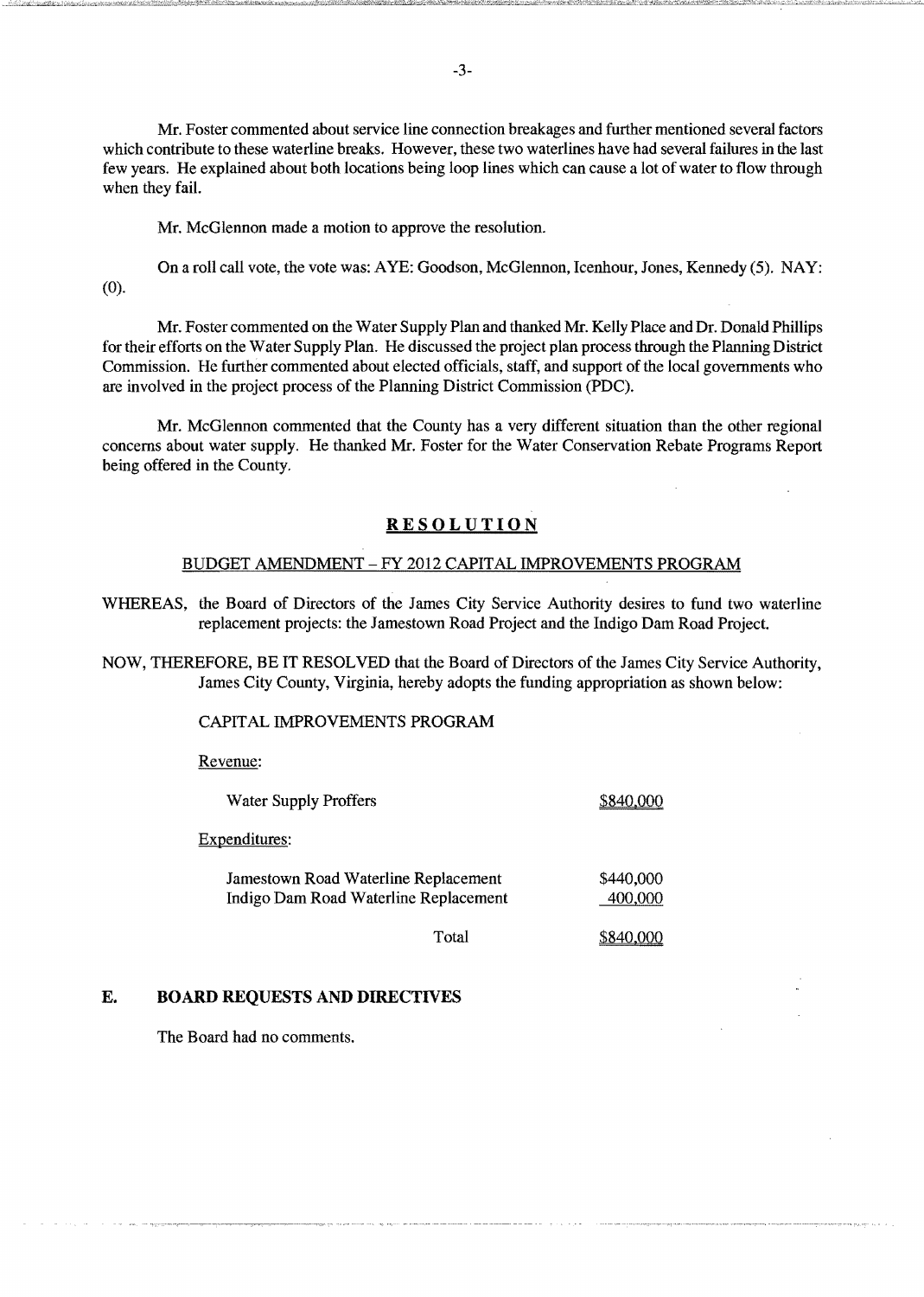# **F. ADJOURNMENT**

At 9:36 p.m. Mr. Kennedy adjourned the Board of Directors.

 $201$  $\mathcal{A}$ Robert C. Viiddaugh

092711bod\_min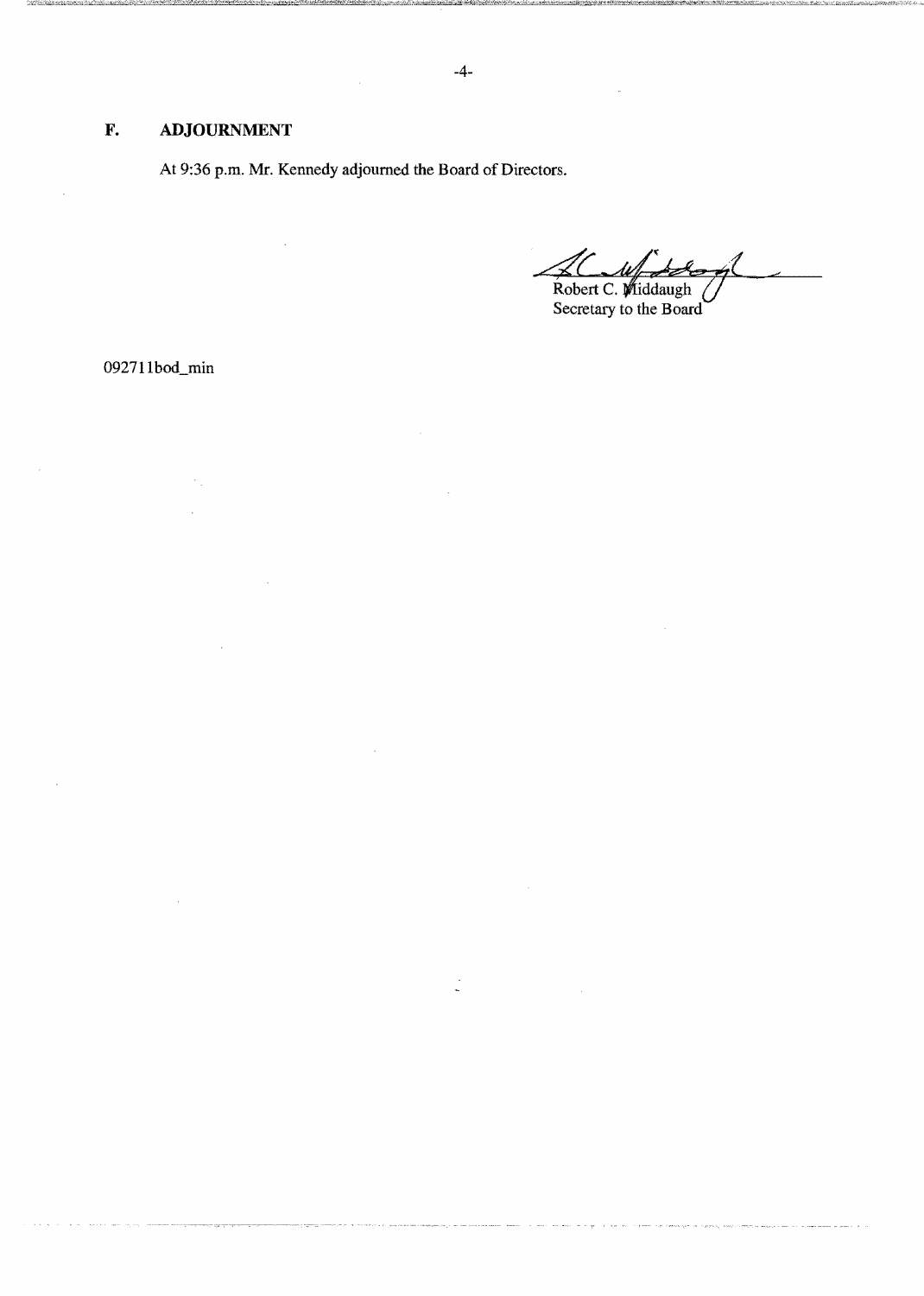# **AT A REGULAR MEETING OF THE BOARD OF DIRECTORS OF THE JAMES CITY SERVICE AUTHORITY, JAMES CITY COUNTY, VIRGINIA, HELD ON THE 27TH DAY OF SEPTEMBER 2011, AT 9:27 P.M. IN THE COUNTY GOVERNMENT CENTER BOARD ROOM, 101 MOUNTS BAY ROAD, JAMES CITY COUNTY, VIRGINIA.**

# **A. CALL TO ORDER**

## **B. ROLL CALL**

James G. Kennedy, Chairman James O. Icenhour, Jr., Vice Chairman Mary K. Jones Bruce C. Goodson John J. McGlennon

Robert C. Middaugh, Secretary Leo P. Rogers, County Attorney Larry M. Foster, General Manager

## **C. CONSENT CALENDAR**

- 1. Minutes August 9, 2011, Regular Meeting
- 2. Contract Award Five Forks Water Treatment Facility Reverse Osmosis Feed Pump and Motor \$105,548

# **R E S O L U T I O N**

## CONTRACT AWARD - FIVE FORKS WATER TREATMENT FACILITY

## REVERSE OSMOSIS FEED PUMP AND MOTOR - \$105,548

- WHEREAS, Afton Pumps were part of the original engineering design of the Five Forks Water Treatment Facility (FFWTF) and have performed consistently since the facility opened in 2005; and
- WHEREAS, the reverse osmosis feed pump and motor have a long delivery lead time and an on-site spare will allow timely replacement and uninterrupted plant operation; and
- WHEREAS, James City Service Authority (JCSA) Engineering staff, in consultation with the Purchasing Office, determined that Afton Pumps, Inc. is the only source practicably available to provide this equipment for the FFWTF; and
- WHEREAS, Afton Pumps, Inc. submitted a proposal to provide a feed pump and motor at a proposed cost of \$105,548, the proposed rates have been determined to be reasonable, and adequate funds are available in the Capital Improvements Program budget.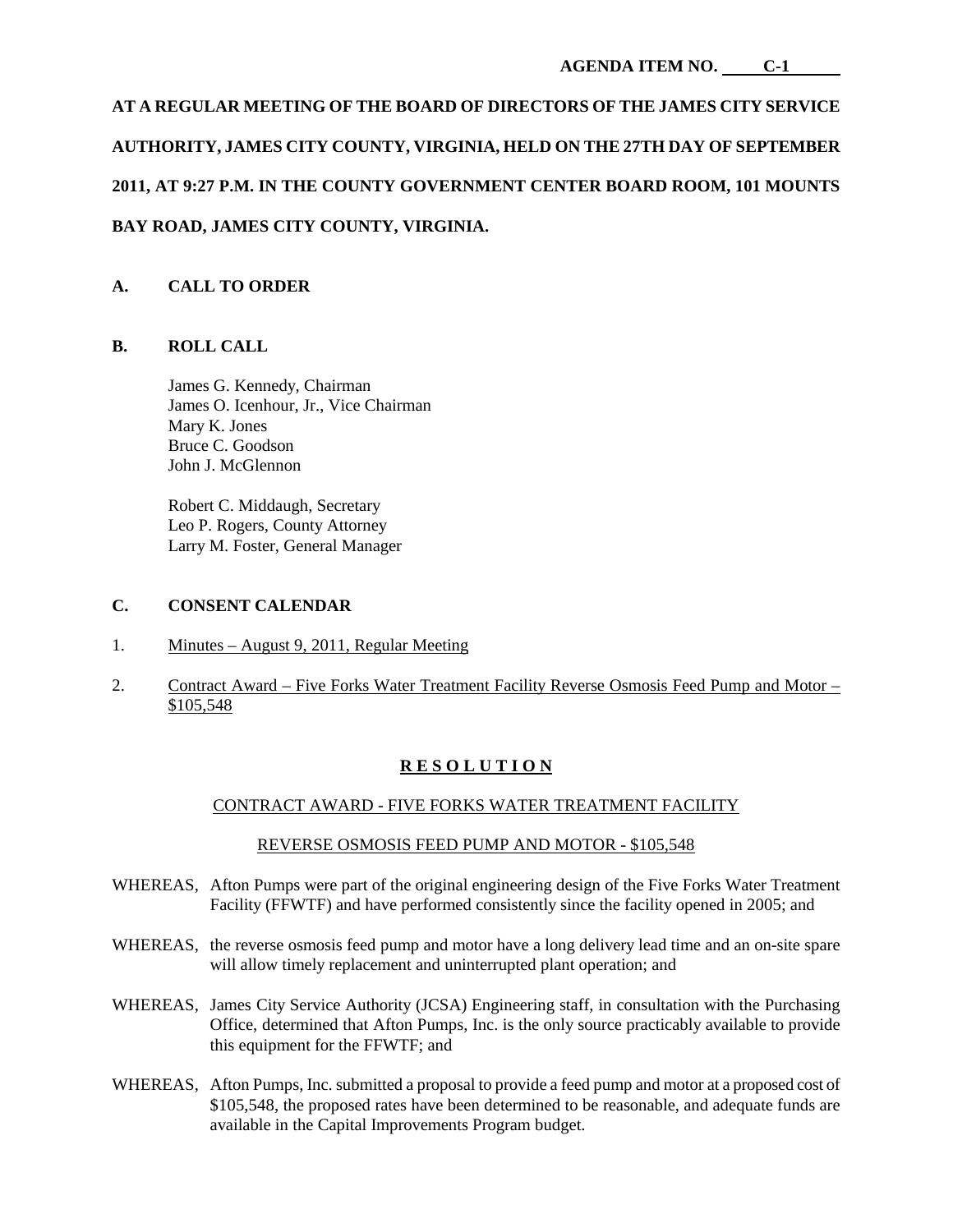- NOW, THEREFORE, BE IT RESOLVED that the Board of Directors of the James City Service Authority, James City County, Virginia, hereby authorizes the contract award in the amount of \$105,548 to Afton Pumps, Inc. for the feed pump and motor.
- 3. Appointment of Treasurer to the James City Service Authority Ms. Stephanie Luton

## **R E S O L U T I O N**

## APPOINTMENT OF TREASURER TO THE JAMES CITY SERVICE AUTHORITY –

## MS. STEPHANIE LUTON

- WHEREAS, Mr. Robert H. Smith, Assistant General Manager, retired, effective August 31, 2011, and therefore has relinquished his duties as Treasurer to the Board of Directors of the James City Service Authority; and
- WHEREAS, Ms. Stephanie Luton has been selected to fill Mr. Smith's position as Assistant General Manager.
- NOW, THEREFORE, BE IT RESOLVED that the Board of Directors of the James City Service Authority, James City County, Virginia, hereby appoints Ms. Stephanie Luton as Treasurer of the Service Authority of James City County, Virginia, effective September 27, 2011.

Mr. McGlennon made a motion to approve the Consent Calendar.

On a roll call vote, the vote was: AYE: Goodson, McGlennon, Icenhour, Jones, Kennedy (5). NAY: (0).

Mr. Larry Foster, General Manager, introduced Ms. Stephanie Luton, the new Assistant General Manager of James City Service Authority (JCSA). Mr. Foster made a comment on the retirement of Mr. Bob Smith after 23 years of service with the Service Authority. Mr. Smith retired from the JCSA in August 2011.

## **D. BOARD CONSIDERATION**

## 1. Budget Amendment – FY 2012 Capital Improvements Program

Mr. Foster requested that the Board approve a budget amendment to include two new waterline replacement projects. The projects are located on Jamestown Road and Indigo Dam Road. Both need critical repairs due to waterline failures. The projects are expected to begin construction in late spring to early summer. Mr. Foster requested funds from the water supply proffers account and estimated costs for the projects are \$840,000.

Mr. Kennedy asked staff about some of the causes of water pipe breakage in the County. He also asked staff about repairs needed due to the age of the equipment.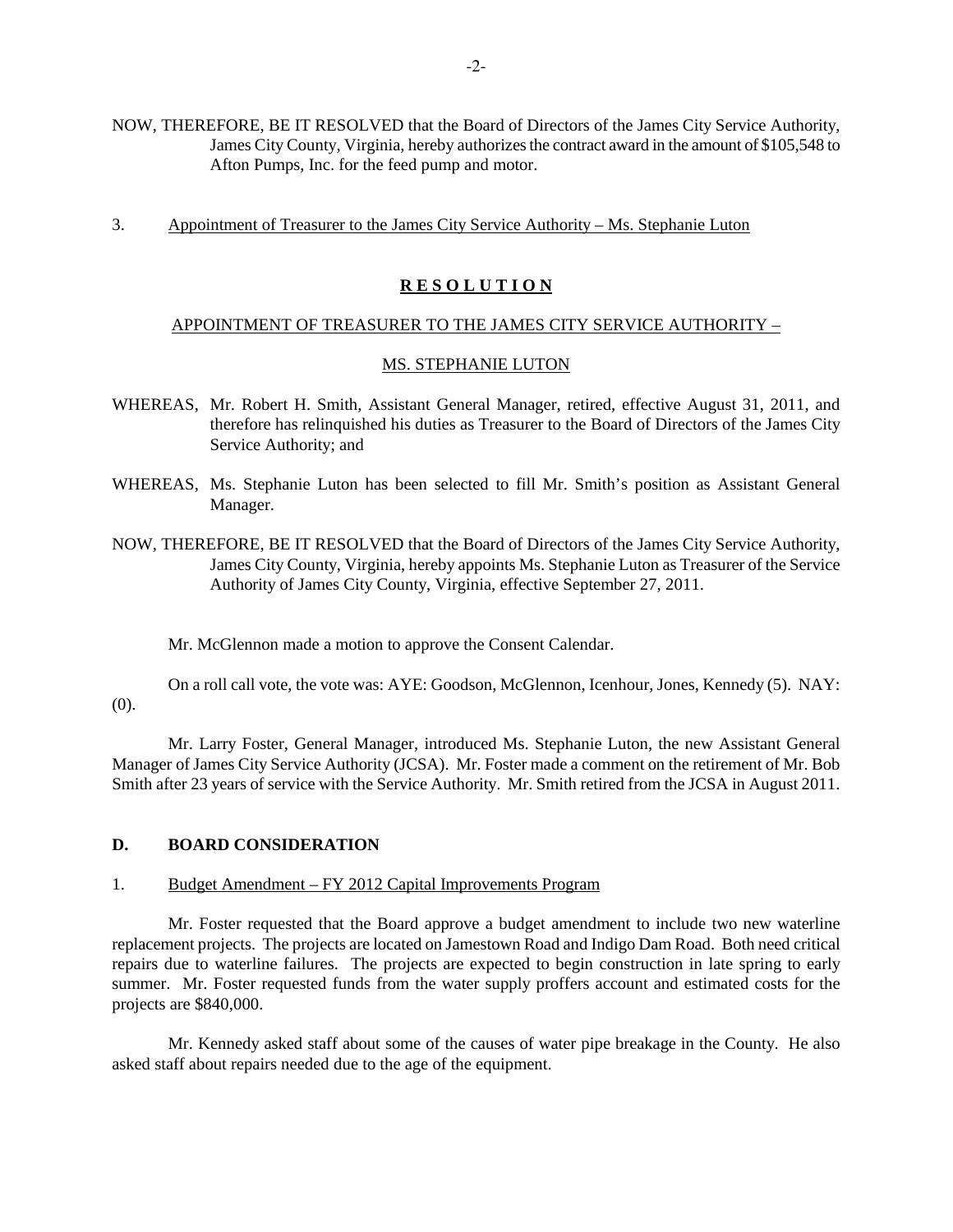Mr. Foster commented about service line connection breakages and further mentioned several factors which contribute to these waterline breaks. However, these two waterlines have had several failures in the last few years. He explained about both locations being loop lines which can cause a lot of water to flow through when they fail.

Mr. McGlennon made a motion to approve the resolution.

On a roll call vote, the vote was: AYE: Goodson, McGlennon, Icenhour, Jones, Kennedy (5). NAY: (0).

Mr. Foster commented on the Water Supply Plan and thanked Mr. Kelly Place and Dr. Donald Phillips for their efforts on the Water Supply Plan. He discussed the project plan process through the Planning District Commission. He further commented about elected officials, staff, and support of the local governments who are involved in the project process of the Planning District Commission (PDC).

Mr. McGlennon commented that the County has a very different situation than the other regional concerns about water supply. He thanked Mr. Foster for the Water Conservation Rebate Programs Report being offered in the County.

# **R E S O L U T I O N**

## BUDGET AMENDMENT – FY 2012 CAPITAL IMPROVEMENTS PROGRAM

WHEREAS, the Board of Directors of the James City Service Authority desires to fund two waterline replacement projects: the Jamestown Road Project and the Indigo Dam Road Project.

NOW, THEREFORE, BE IT RESOLVED that the Board of Directors of the James City Service Authority, James City County, Virginia, hereby adopts the funding appropriation as shown below:

# CAPITAL IMPROVEMENTS PROGRAM

Revenue:

| <b>Water Supply Proffers</b>                                                  |                      |
|-------------------------------------------------------------------------------|----------------------|
| Expenditures:                                                                 |                      |
| Jamestown Road Waterline Replacement<br>Indigo Dam Road Waterline Replacement | \$440,000<br>400,000 |
| Total                                                                         |                      |

# **E. BOARD REQUESTS AND DIRECTIVES**

The Board had no comments.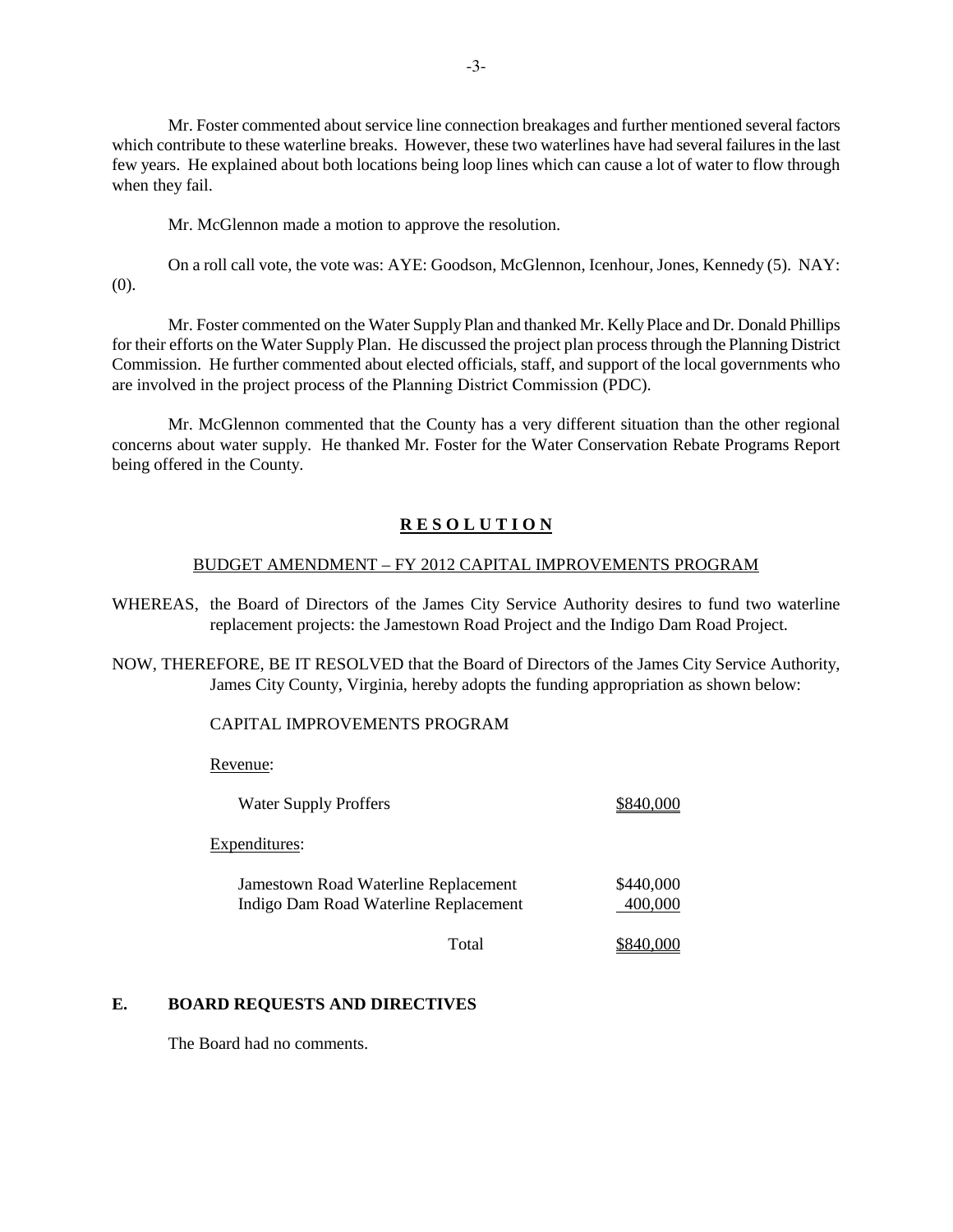# **F. ADJOURNMENT**

At 9:36 p.m. Mr. Kennedy adjourned the Board of Directors.

Robert C. Middaugh Secretary to the Board

\_\_\_\_\_\_\_\_\_\_\_\_\_\_\_\_\_\_\_\_\_\_\_\_\_\_\_\_\_\_\_\_

092711bod\_min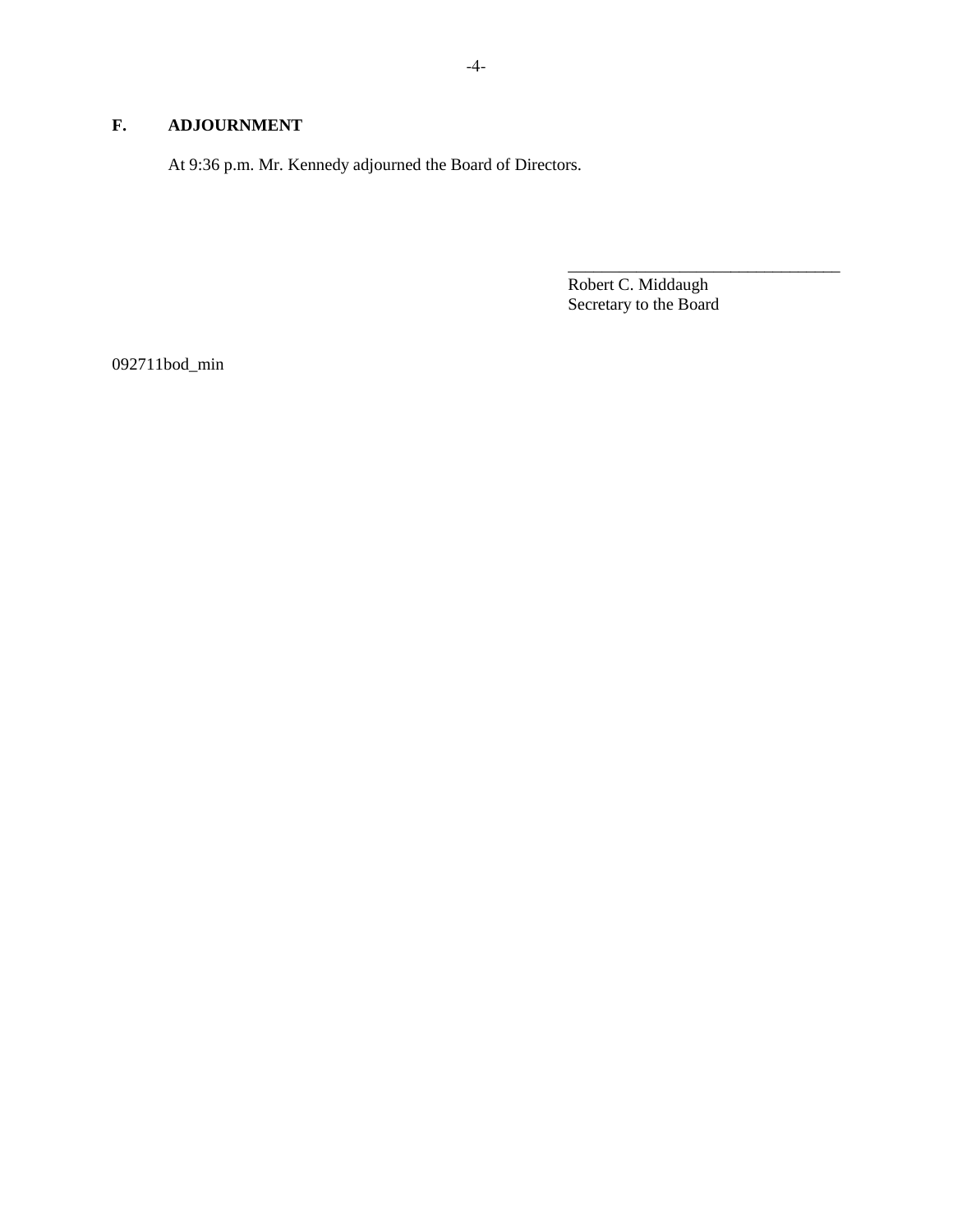# **MEMORANDUM COVER**



**Subject:** Contract Award – Grinder Pump Contract – \$217,109

**Action Requested:** Shall the Board approve the Grinder Pump Maintenance Contract to Final Phase Installations for a first-year annual cost of \$217,109?

**Summary:** The James City Service Authority (JCSA) manages a contract to provide grinder pump maintenance of approximately 850 homeowners. The current contract has expired. A Request for Proposals (RFP) has been advertised with one firm responding. Representatives of the JCSA and the County's Purchasing Division reviewed the proposal, checked references and interviewed Final Phase Installations and determined that the firm was capable of providing the services associated with the proposal.

Staff recommends approval of the attached resolution awarding the Grinder Pump Contract to Final Phase Installations for a first-year annual cost of \$217,109.

**Fiscal Impact:** Funded through fees collected from homeowners receiving service.

| <b>FMS Approval, if Applicable:</b><br>Yes  <br>$\overline{N_{O}}$ |                                                       |
|--------------------------------------------------------------------|-------------------------------------------------------|
| <b>Assistant County Administrator</b>                              | <b>County Administrator</b>                           |
| Doug Powell _______                                                | Robert C. Middaugh                                    |
| <b>Attachments:</b><br>Memorandum<br>Resolution                    | Agenda Item No.: C-2<br><b>Date:</b> October 25, 2011 |

CA\_GrinderPMain\_cvr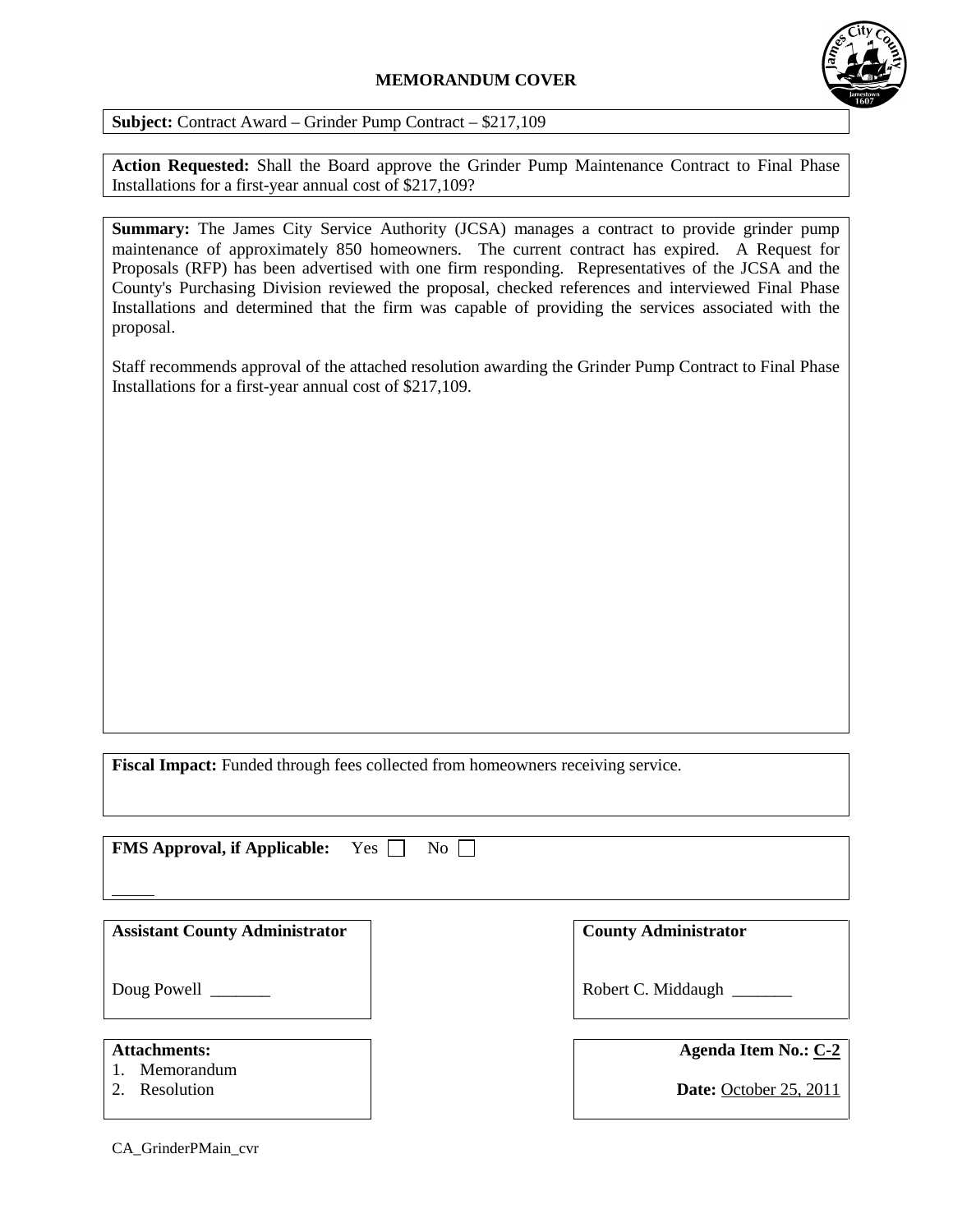## **M E M O R A N D U M**

| DATE:    | October 25, 2011                                               |
|----------|----------------------------------------------------------------|
| TO:      | The Board of Directors                                         |
| FROM:    | Larry M. Foster, General Manager, James City Service Authority |
| SUBJECT: | Contract Award – Grinder Pump Maintenance – \$217,109          |

The term of the current grinder pump maintenance contract has expired. A Request for Proposals (RFP) has been advertised for the service with one firm, Final Phase Installations, responding. A committee with representatives of the County's Purchasing Division and the James City Service Authority (JCSA) reviewed the proposal, checked references and interviewed representatives of Final Phase Installations.

After careful review it was determined that Final Phase Installations was capable of providing the grinder pump maintenance to the approximately 850 customers subscribing to the service. The contract is for one year with the option for renewal up to four times. The contract also provides for annual increases in costs based on the Consumer Price Index. The first-year annual cost was negotiated at \$217,109.

Staff recommends approval of the attached resolution awarding the Grinder Pump Maintenance Contract to Final Phase Installations at a first-year annual cost of \$217,109.

James In Fister

LMF/nb CA\_GrinderPMain\_mem

Attachment